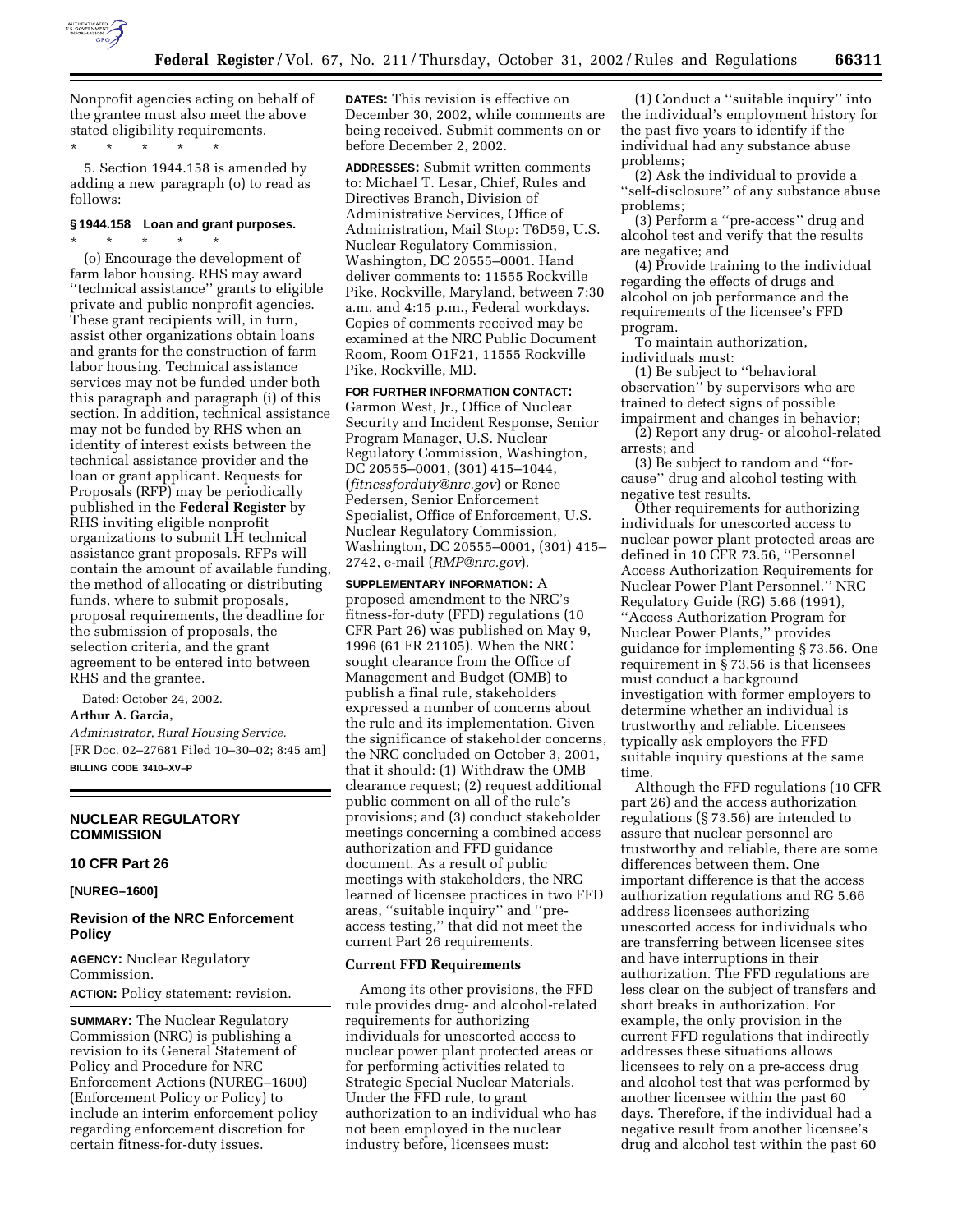days, the individual does not have to be tested again before authorization is reinstated at the new licensee's site. Guidance contained in NUREG–1385, ''Fitness for Duty in the Nuclear Power Industry: Responses to Implementation Questions,'' states that licensees may ''accept'' an authorization granted by a previous licensee for individuals who transfer between licensees with a ''short break'' in authorization, but the period of time considered to be a ''short break'' is not defined. As a result, the current FFD regulations have the potential to be interpreted as requiring licensees to treat each individual under consideration for authorization as a new hire, because of the absence of the clear requirements for transfers and reinstatements similar to those found in the access authorization regulations.

## **Changing Industry Conditions**

At the time the FFD regulations were developed (June 7, 1989; 54 FR 24468), the industry structure was different and personnel transfers (*i.e.*, leaving the employment of one licensee to work for another licensee) between licensees with interruptions in authorization were less common. Most licensees operated plants at a single site and maintained a FFD program that applied only to that site. When an individual left employment at one site and began working for another licensee, the individual would be subject to a different FFD program that often had different requirements. Further, because some licensees were reluctant to share information about previous employees with the new employer, licensees often did not have access to the information the previous licensee had gathered about the individual. With relatively few licensee employees changing jobs, the approach in the current FFD regulations caused some delays in granting authorization, but assured that a licensee had complete information upon which to base an authorization decision. The current FFD requirements are particularly burdensome to contractor/vendor (C/V) personnel who more frequently transfer between sites, but, because C/V personnel as a group consistently tested positive for drugs and alcohol at a higher rate than permanent licensee employees (see NRC Information Notice 2001–02), the NRC believed the regulation's requirements were warranted.

Since 1989, the industry has undergone significant consolidation and developed new business practices to use its workforce more efficiently. The FFD regulations that treat all individuals who are transferring between licensees as new hires, and the lack of detailed

requirements in the FFD regulations for managing transfers between sites when authorization is interrupted for short periods, have created a number of unnecessary burdens on licensees.

For example, a single nuclear utility may now operate many sites and maintain one corporate FFD program that applies to multiple sites. Thus, an employee at one site operated by the corporation may be transferred to another site operated by the same corporation, and still be subject to the same FFD program. However, the individual is technically transferring to a new licensee and so, under the current regulations, is required again to meet the FFD requirements for authorization at the new site. Although the individual's work history is well documented in the FFD program, if that individual takes an extended vacation, for example, or spends 60 days at corporate headquarters between onsite assignments, the current FFD regulations require that the individual be treated as a new hire. The individual's ability to start work at the new site may be unnecessarily delayed until the suitable inquiry and pre-access drug and alcohol testing requirements of the current FFD regulations are met.

In addition, industry efforts to better use expertise and staffing resources have resulted in the development of a large transient workforce within the nuclear industry that travels from site to site as needed, such as roving outage crews. Although the industry has always relied upon C/Vs for special expertise and to staff for outages, the number of transient personnel who work solely in the nuclear industry has significantly increased and the length of time they are onsite has decreased. Although the employment histories of these individuals are well known within the industry, these individuals also must be treated as new hires under the current FFD regulations.

Because the current FFD regulations were written on the basis that individual licensees would maintain independent, site-specific FFD programs and would share limited information, and that the majority of nuclear personnel would remain at one site for years, the regulations do not adequately address the transfer of personnel between sites with short interruptions in authorization between assignments. As a result, licensees applied the principles of their access authorization programs (under § 73.56 and RG 5.66) to the FFD programs, and developed three practices that do not meet the intent of the current FFD rule's requirements, but are consistent with the NRC's intent that licensees assure that personnel who are

authorized to perform activities within the scope of Part 26 are trustworthy and reliable.

## **Suitable Inquiry Practices**

With regard to conducting a suitable inquiry before authorizing unescorted access, many licensees have adopted two practices that are consistent with access authorization requirements for background investigations, but are inconsistent with the FFD requirements regarding suitable inquiries. First, many licensees were not contacting employers when an individual had worked for an employer for less than 30 days. Instead, licensees followed the practice for background investigations set forth in RG 5.66. Licensees only contacted employers for whom the individual had worked for 30 days or more. Second, in many cases, if an individual left one licensee's site and worked at a job that did not require access authorization for two weeks, and then was assigned to another licensee within 30 days of leaving the previous licensee, the receiving licensee would not contact the interim employer for the suitable inquiry. However, if the individual had an interruption in authorization of more than 30 days, the licensee would contact interim employers for suitable inquiry purposes. As is allowed under access authorization guidance, licensees focused the suitable inquiry on the period of interruption, and relied on the information collected by previous licensee(s) to meet the five-year suitable inquiry requirement. Although the requirements for a suitable inquiry under the FFD regulations and those for a background investigation under the access authorization regulations differ, licensees believed that it was reasonable to use the same practices for these regulations.

As a result of initial meetings with stakeholders, the NRC developed an approach, in SECY–01–0134, to address inconsistent implementation with regard to contacting employers for each 30-day period. Specifically, until a final rule that would address this issue became effective, the following approach would be taken under an interim enforcement policy: The NRC normally would not take enforcement action for a licensee's failure to contact all employers when an individual was employed for less than 30 days, provided that the licensee verified at least one period of employment status during that 30-day period. For example, during the month of April, if a transient worker was employed by Employer A for two weeks, Employer B for one week, and unemployed for one week, under this interim policy, it would only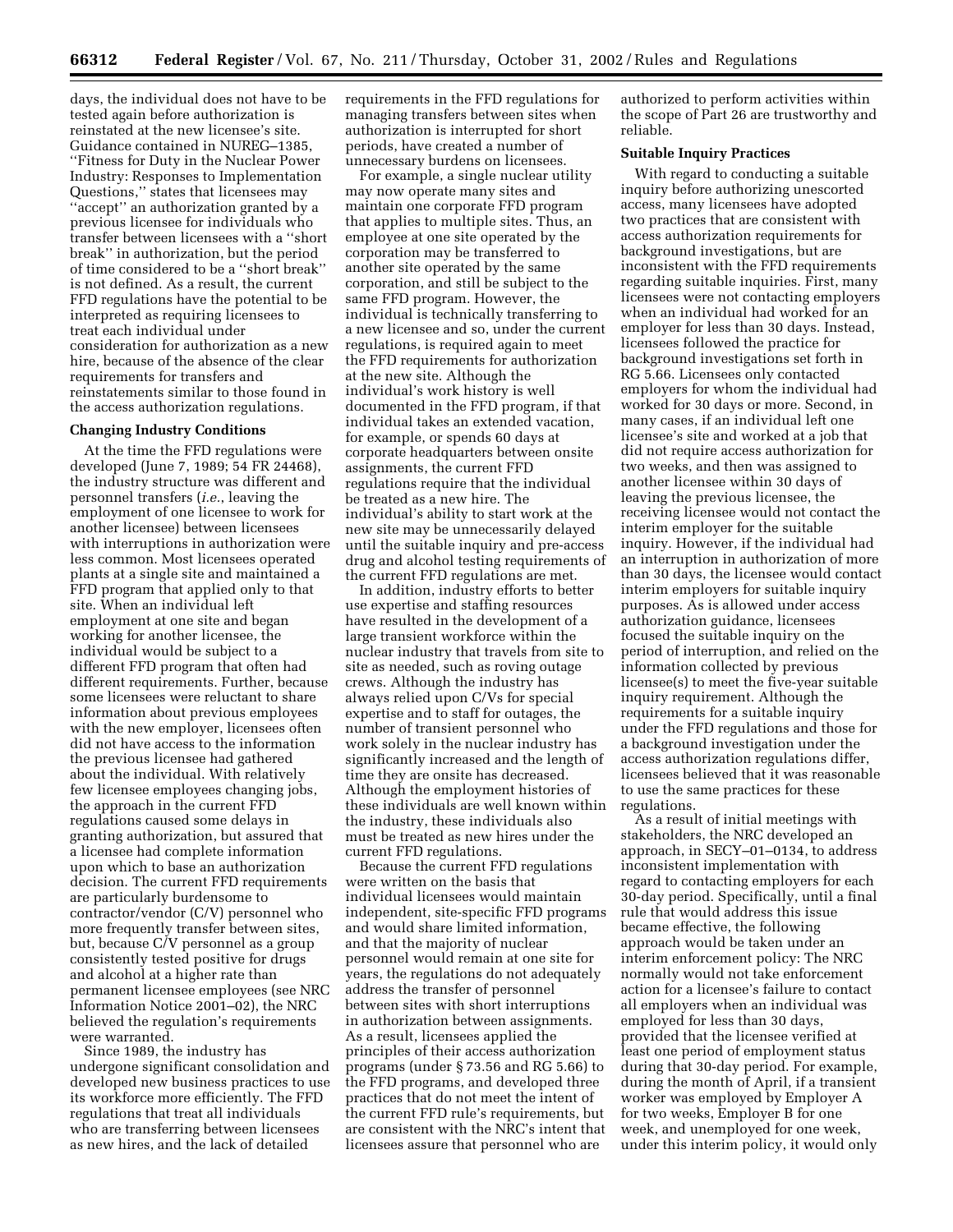be necessary to verify the individual's status for one of these periods. Because this practice required at least one contact for each 30-day period, the NRC believed, at the time the policy was proposed, that this approach provided adequate safety in a cost-effective manner.

#### **Pre-Access Testing**

With regard to pre-access testing, many licensees were not conducting a pre-access test for alcohol and drugs in those cases where an individual was subject to a licensee's FFD program within the past 30 days. However, the fact that an individual was recently subject to a FFD program does not necessarily mean the individual was recently tested for drugs and alcohol. Thus, this practice conflicts with 10 CFR 26.24(a)(1) and the applicable provisions of the NRC's guidance in NUREG–1385. The current regulations require, and the guidance provides, that an applicant be tested for drugs and alcohol ''within 60 days prior to the initial granting of unescorted access.'' They do not provide an exception for a reinstatement or transfer where there is little or no interruption in authorization.

Licensees were not conducting the pre-access test in these cases because they viewed the initial FFD pre-access screening as being the same as initial screening for access authorization under 10 CFR 73.56. Initial screening for access authorization is completed once and, as long as the individual remains subject to behavioral observation and arrest-reporting requirements, the initial screening is not repeated.

The NRC believes that it is reasonable that short interruptions in authorization be treated similarly to continuous coverage under a FFD program. For example, a worker who is subject to a FFD program, but is unavailable for behavioral observation and possible random testing while on vacation for two or three weeks, is generally considered to be under continuous coverage and is not given a pre-access test upon return. Also, the practice of omitting the pre-access test when the interruption in coverage is less than 30 days is similar to NRC's practice in related areas. For example, using the guidance endorsed by RG 5.66 for access authorization programs, licensees generally do not conduct a background investigation for an individual when the interruption in authorization is less than 30 days. In another example, the guidance in NUREG–1385, states that an individual covered by a C/V's FFD program may take a (reasonably short) period of time to transfer from one site

to another without invoking the need for believes that contacting only one a pre-access test.

In SECY–01–0134, the staff proposed the following interim enforcement policy: The NRC normally would not take enforcement action for a licensee's failure to conduct a pre-access test for alcohol and drugs in those cases where an individual has had a short break in FFD coverage, provided certain conditions are met. That is, the individual was subject to a FFD program for at least 30 of the previous 60 days and has not, in the past, tested positive for illegal drugs, been subject to a plan for treating substance abuse, been removed from or made ineligible for activities within the scope of Part 26, been denied unescorted access by any other licensee, or had adverse employment action taken by another employer in accordance with a drug and alcohol policy.

### **Additional Considerations**

The Commission's Staff Requirements Memorandum dated October 3, 2001, directed the staff to request additional public comment on all the proposed rule's provisions and to conduct several stakeholder meetings concerning combined access authorization and FFD guidance. In response to the Commission's direction, the NRC staff has engaged stakeholders in monthly public meetings since November 15, 2001. As a result of these meetings, and as the industry develops new access authorization guidance that is currently under NRC review, the NRC has determined that the enforcement discretion proposed in SECY–01–0134 would not adequately address a number of concerns.

These concerns include: (1) The proposed approach does not adequately address new information developed subsequent to the events of September 11, 2001;

(2) The proposed approach does not allow a licensee to take credit for the information gathered about an individual during suitable inquiries conducted by previous licensees;

(3) A determination of the number of days in a 60-day period that an individual had been subject to a Part 26 FFD program would create an unnecessary regulatory burden; and

(4) The proposed approach is inconsistent with current and anticipated access authorization guidance and would result in continued discrepancies between access authorization guidance and FFD requirements.

In light of the events of September 11, 2001, and the increased interactions with stakeholders, the NRC now

employer in each 30-day period in which the individual was employed by more than one employer does not provide a sufficient level of assurance that individuals granted initial authorization are trustworthy and reliable. Short periods of employment could be a warning sign of substance abuse problems. Therefore, in order to increase the likelihood of early detection of any developing substance abuse problems, the NRC has concluded that it is necessary (with one exception noted below) that every employer be contacted to meet the five-year suitable inquiry requirement, as required in the current regulations.

The NRC believes that a suitable inquiry is not necessary for individuals being reinstated or transferred with an interruption in authorization of 30 days or less. Based upon industry experience, the NRC has concluded that there is limited risk from individuals who have established a work history within the nuclear industry, have previously met the access authorization and FFD regulations for granting and maintaining authorization, and have a short break in authorization due to a vacation or a transfer to a different site. Further, these individuals are required to self-disclose any drug- and alcohol-related problems that may have occurred during the period of interruption, and they recognize that a failure to report this information to the licensee may result in permanent revocation of authorization throughout the nuclear power industry. The requirement for a self-disclosure prior to reinstating authorization provides additional assurance that any developing substance abuse problems are detected for the period in which authorization was interrupted.

The NRC has also concluded that it is reasonable for licensees to rely upon the information gathered by previous licensees, and by C/Vs with licenseeapproved FFD programs, to meet the suitable inquiry requirement. Because licensees and C/Vs now share the information they have gathered about an individual applicant for authorization, the requirement for each new licensee to independently contact every employer from the past five years is redundant and unnecessary.

The discretion policy proposed in SECY–01–0134 also did not recognize that many licensees and C/Vs now maintain some personnel in a ''ready to be authorized'' status, although the individuals are not currently working at a site or assigned to perform activities within the scope of the FFD rule. These individuals have met the FFD and access authorization regulations for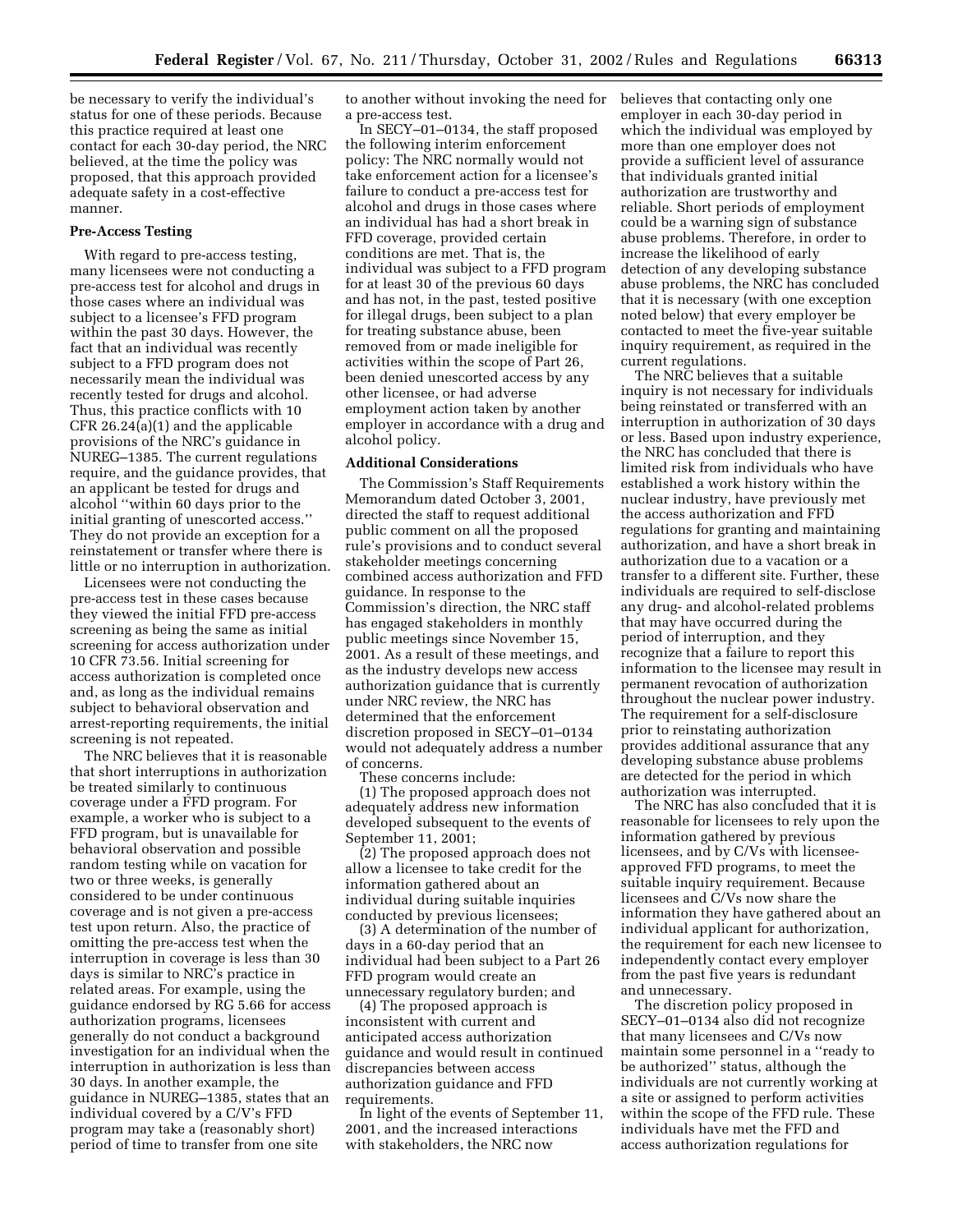authorization, and are subject without interruption to the licensee's or C/V's FFD program, including FFD training, behavioral observation, for-cause alcohol and drug testing, and are required to report any drug-or alcoholrelated arrests. In some cases, they are also subject to random testing for drugs and alcohol. Licensees maintain that they should be able to ''take credit'' for the elements of the FFD program to which an individual has been subject without interruption when deciding whether to grant authorization for unescorted access to a nuclear power plant protected area.

To illustrate the implications of the current FFD regulations in these cases, consider an individual who has been working at a nuclear utility's corporate headquarters for the past 45 days and has been subject to all of the elements of the licensee's FFD program. This individual is being transferred within the licensee corporation or to a site of a different licensee and will again require unescorted access to the protected area. Because the individual has not been authorized for unescorted access at a site during the past 45 days, the current regulations require the licensee to:

(1) Obtain another self-disclosure (*i.e.*, a self-report of any drug-or alcoholrelated arrests), despite the fact that the individual has been continuously obligated to self-report any drug-or alcohol-related arrests under the corporate FFD program;

(2) Conduct a new suitable inquiry of the individual's past five years of employment before granting authorization, despite the fact that a suitable inquiry was conducted when the individual was first granted authorization and the individual has been continuously employed by the same corporation during the 45-day interruption in access authorization at a site; and

(3) Perform a pre-access test for drugs and alcohol if the individual had not been selected for random testing within the past 60 days, despite the fact that the individual was tested as part of the initial authorization process, has been continuously subject to the possibility of being tested, and may have been subject to random testing several times since the first authorization was granted.

These actions represent an unnecessary regulatory burden in such instances.

The NRC further believes that one FFD program element cannot be substituted for another. So, for example, if an individual has been subject to a licensee's or C/V's FFD behavioral

observation and arrest-reporting requirements, but was not subject to random testing, then the licensee would be required to conduct a pre-access test for drugs and alcohol. If an individual was not under arrest-reporting and behavioral observation requirements without interruption, but had a drug and alcohol test within the past 60 days, then only the self-disclosure and suitable inquiry would be necessary before granting authorization.

## **Revised Enforcement Discretion**

Based on these considerations, the NRC has revised the enforcement discretion policy proposed in SECY–01– 0134 as follows:

Licensees may rely upon the information gathered by previous licensees regarding an individual applicant's past five years of employment to meet the suitable inquiry requirement. Because licensees now share information from the suitable inquiries they have conducted, as well as information about an individual's compliance with the licensee's FFD policy during the period authorization is held at each site, the NRC believes that relying upon the information gathered by previous licensees provides adequate safety.

If an individual's authorization has been interrupted for 30 calendar days or less and the individual's last authorization was terminated favorably (*i.e.*, the individual did not violate the licensee's FFD policy), before granting authorization for unescorted access to the protected area of a nuclear power plant or assigning the individual to perform activities within the scope of part 26, the licensee shall:

(1) Obtain and verify that a selfdisclosure (*i.e.*, a report of any drug-or alcohol-related arrests) for the period since the last authorization contains no potentially disqualifying FFD information, unless the individual was subject to a licensee-approved behavioral observation and arrestreporting program throughout the period of interruption; and

(2) Ensure that the individual has met FFD refresher training requirements.

If an individual's authorization has been interrupted for 31 days to 60 days and the individual's last authorization was terminated favorably, in order to grant authorization for unescorted access to the protected area of a nuclear power plant or assigning the individual to perform activities within the scope of part 26, the licensee shall:

(1) Obtain and verify that a selfdisclosure for the period since the last authorization contains no potentially disqualifying FFD information, unless

the individual was subject to a licenseeapproved behavioral observation and arrest-reporting program throughout the period of interruption;

(2) Within 5 working days of granting authorization, complete a suitable inquiry for the period since last authorization was terminated by contacting every interim employer, unless the individual was subject to a licensee-approved behavioral observation and arrest-reporting program throughout the period of interruption;

(3) Verify that results of an alcohol test are negative and collect a specimen for drug testing, unless either a drug and alcohol test meeting the standards of part 26 was performed within the past 60 days and results were negative, or the individual was subject to a licenseeapproved part 26 FFD program that included random drug and alcohol testing throughout the period of interruption; and

(4) Ensure that the individual has met FFD refresher training requirements.

This revised enforcement discretion policy addresses not only short breaks of 30 days or less, but also an interruption of 31 days to 60 days. In SECY–01–0134, the proposed enforcement discretion for reinstatement or transfer indicated that the individual must be subject to a part 26 program for ''at least 30 of the previous 60 days'' to be exempt from a pre-access test. The revised enforcement discretion policy addresses interruptions up to 60 days, provides a graded approach to pre-access testing, and ensures consistency with the requirement that licensees perform ''testing within 60 days prior to the initial granting of unescorted access to protected areas or assignment to activities with the scope'' of part 26. In addition, the revised enforcement discretion policy is consistent with the interruption periods that are being used in the draft FFD rule (*http:// ruleforum.llnl.gov*).

This revised enforcement discretion policy has several advantages over the enforcement discretion policy proposed in SECY–01–0134. Specifically, this policy:

(1) Provides greater assurance that individuals granted unescorted access to nuclear power plants are trustworthy and reliable;

(2) Provides greater alignment between the interim enforcement discretion policy and the future FFD rule;

(3) Achieves greater consistency between FFD and access authorization guidance;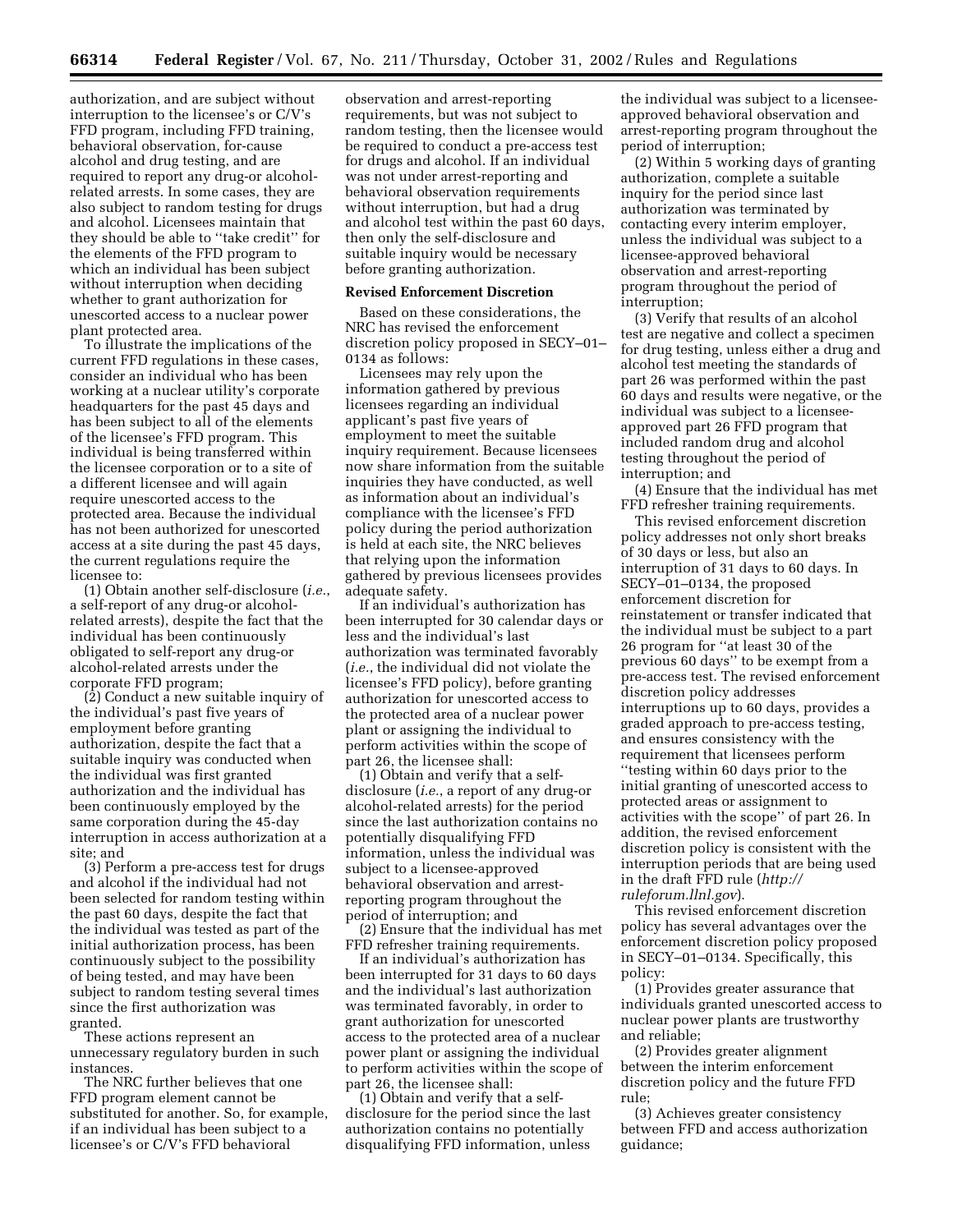(4) Allows licensees to take credit for the suitable inquiries conducted by previous licensees;

(5) Reduces the ambiguity in the current rule regarding the NRC's expectations for managing transfers of personnel between sites;

(6) Minimizes the unnecessary burden of redundant regulatory requirements; and

(7) Takes a graded approach to updating and reinstating authorization for individuals whose authorization has been interrupted for up to 60 days.

Further, the revision recognizes that the potential risks of updating or reinstating an individual who has recently held authorization, or has been subject to the majority of the elements of a part 26 FFD program, are less than those presented by an unknown and unmonitored individual, for whom the *current* regulations allow up to 60 unmonitored days between the preaccess test and the authorization to perform activities within the scope of part 26. The NRC believes these measures will maintain safety and increase the overall efficiency and effectiveness of the licensees' part 26 programs, while reducing unnecessary regulatory burden.

The NRC does not intend to pursue past violations for insufficient suitable inquiries (where licensees failed to contact employers when individuals had worked for employers for less than 30 days) and past violations for failures to perform pre-access drug tests (where individuals were subject to a FFD program within the last 30 days). The NRC believes that this exercise of enforcement discretion is appropriate because:

(1) Individuals who currently have authorization under the past suitable inquiry pre-access testing practices have successfully maintained their authorizations while subject to part 26 FFD programs over time;

(2) Pursuing past violations would not be an effective and efficient use of NRC resources; and

(3) Requiring licensees to conduct new suitable inquiries and pre-access tests would represent undue regulatory burden.

In conclusion, the NRC believes that the practices included in this interim enforcement policy will ensure adequate protection of public health and safety and nuclear security.

Accordingly, the proposed revision to the NRC Enforcement Policy reads as follows:

# **General Statement of Policy and Procedure for NRC Enforcement Actions**

\* \* \* \* \*

# **Interim Enforcement Policies**

Interim Enforcement Policy for Generally Licensed Devices Containing Byproduct Material (10 CFR 31.5) \* \* \* \* \* Interim Enforcement Policy Regarding Enforcement Discretion for Certain Fitness-for-Duty Issues (10 CFR part 26)

This section sets forth the interim enforcement policy that the NRC will follow to exercise enforcement discretion for certain violations of requirements in 10 CFR part 26, Fitnessfor-Duty Programs that occur after December 30, 2002. The NRC will also exercise enforcement discretion and normally not pursue past violations for insufficient suitable inquiries (where licensees failed to contact employers when individuals had worked for employers for less than 30 days) and past violations for failures to perform pre-access drug tests (where individuals were subject to a FFD program within the last 30 days) that occurred prior to December 30, 2002. The policy, subject to subsequent Commission-approved associated policy, guidance, or regulation, is in effect until a final revision of 10 CFR part 26 is issued and becomes effective.

## **Suitable Inquiry**

The regulation in 10 CFR 26.3 requires that before granting an individual unescorted access, a licensee must conduct a suitable inquiry consisting of a ''best-effort verification of employment history for the past five years, but in no case less than three years, obtained through contacts with previous employers to determine if a person was, in the past, tested positive for illegal drugs, subject to a plan for treating substance abuse, removed from, or made ineligible for activities within the scope of 10 CFR part 26, or denied unescorted access at any other nuclear power plant or other employment in accordance with a fitness-for-duty policy.''

The requirement does not provide an exception when an individual is reinstated at a licensee facility or transferred within a licensee corporation or to another licensee where there is little or no interruption in authorization. The term, ''authorization,'' refers to a period during which an individual maintained unescorted access or was assigned to perform activities within the scope of part 26. However, enforcement action

will not normally be taken for failure to contact interim employers, if the following practice is adopted:

If the individual applicant's authorization has been interrupted for 30 calendar days or less and the individual's last authorization was terminated favorably, before granting authorization for unescorted access to the protected area of a nuclear power plant or assigning the individual to perform activities within the scope of part 26, the licensee shall obtain and verify that a self-disclosure (i.e., a report of any drug-or alcohol-related arrests) for the period since the last authorization contains no potentially disqualifying FFD information, unless the individual was subject to a licenseeapproved behavioral observation and arrest-reporting program throughout the period of interruption. Potentially disqualifying FFD information means information demonstrating that an individual has, during the period authorization was interrupted:

(1) Violated an employer's drug and alcohol testing policy;

(2) Used, sold, or possessed illegal drugs;

(3) Abused legal drugs;

(4) Subverted or attempted to subvert a drug or alcohol testing program;

(5) Refused to take a drug or alcohol test; (6) Been subjected to a plan for

substance abuse treatment (except for self-referral); or

(7) Had legal or employment action taken for alcohol or drug use.

The licensee shall also ensure that the individual has met FFD refresher training requirements.

The requirements also do not provide an exception for each licensee to conduct a suitable inquiry into an individual applicant's past five years of employment when an individual is reinstated at a licensee facility or transferred to another licensee facility. However, enforcement action will not normally be taken for failure to contact employers from the past five years, if the following practice is adopted:

Licensees may rely upon the information gathered by previous licensees regarding an individual applicant's past five years of employment to meet the suitable inquiry requirement.

The NRC may take enforcement action when a licensee does not follow these practices.

### **Pre-Access Testing**

The regulation in 10 CFR 26.24(a)(1) requires that a person be tested for drugs and alcohol ''within 60 days prior to the